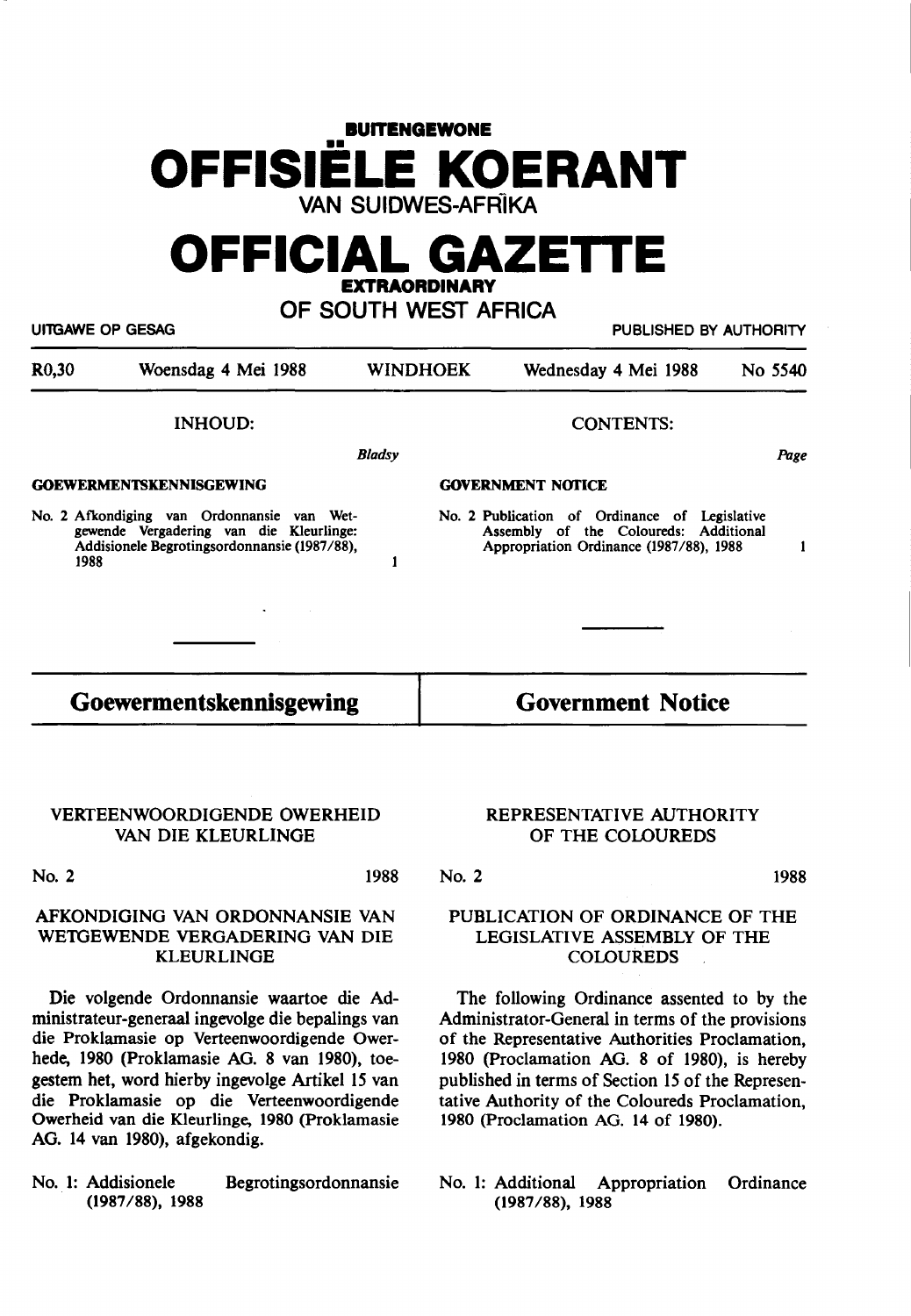**Ordonnansle**  No. 1 **van 1988** 

#### **ADDISIONELE BEGROfINGSORDONNANSIE**

*(Toegestem deur die Administrateur-generaal op 30 Maart 1988)* 

*(Afrikaanse teks onderteken)* 

# **ORDONNANSIE**

**Tot bewillging van 'n addisionele bedrag geld vir die administrasie van die sake van die Kleurlinge in die boekjaar wat op 31 Maart 1988 eindig.** 

Die Wetgewende Vergadering van die Kleurlinge VER-ORDEN SOOS VOLO:

Bewilliging van addisio• **nele R4** 458 160 vir administrasie van sake van Kleurlinge.

**1.** Behoudens die bepalings van die Proklamasie op Verteenwoordigende Owerhede, 1980 (Proklamasie AG. 8 van 1980), word die addisionele bedrae geld wat in die Bylae uiteengesit word, hierby, as 'n las teen die lnkomstefonds van die Verteenwoordigende Owerheid van die Kleurlinge, bewilig vir die administrasie van sake van die Kleurlinge in die boekjaar wat op 31 Maart 1988, eindig.

Kort titel.

2. Hierdie Ordonnansie heet die Addisionele Begrotingsordonnansie (1987 **/88),** 1988.

|     | <b>BEDRAG</b>        |           |
|-----|----------------------|-----------|
| No. | Titel                | R         |
|     |                      | 854 160   |
| 3   |                      | 2 637 000 |
| 5   | WELSYN EN GESONDHEID | 967 000   |
|     | <b>TOTAAL</b>        | 4 458 160 |